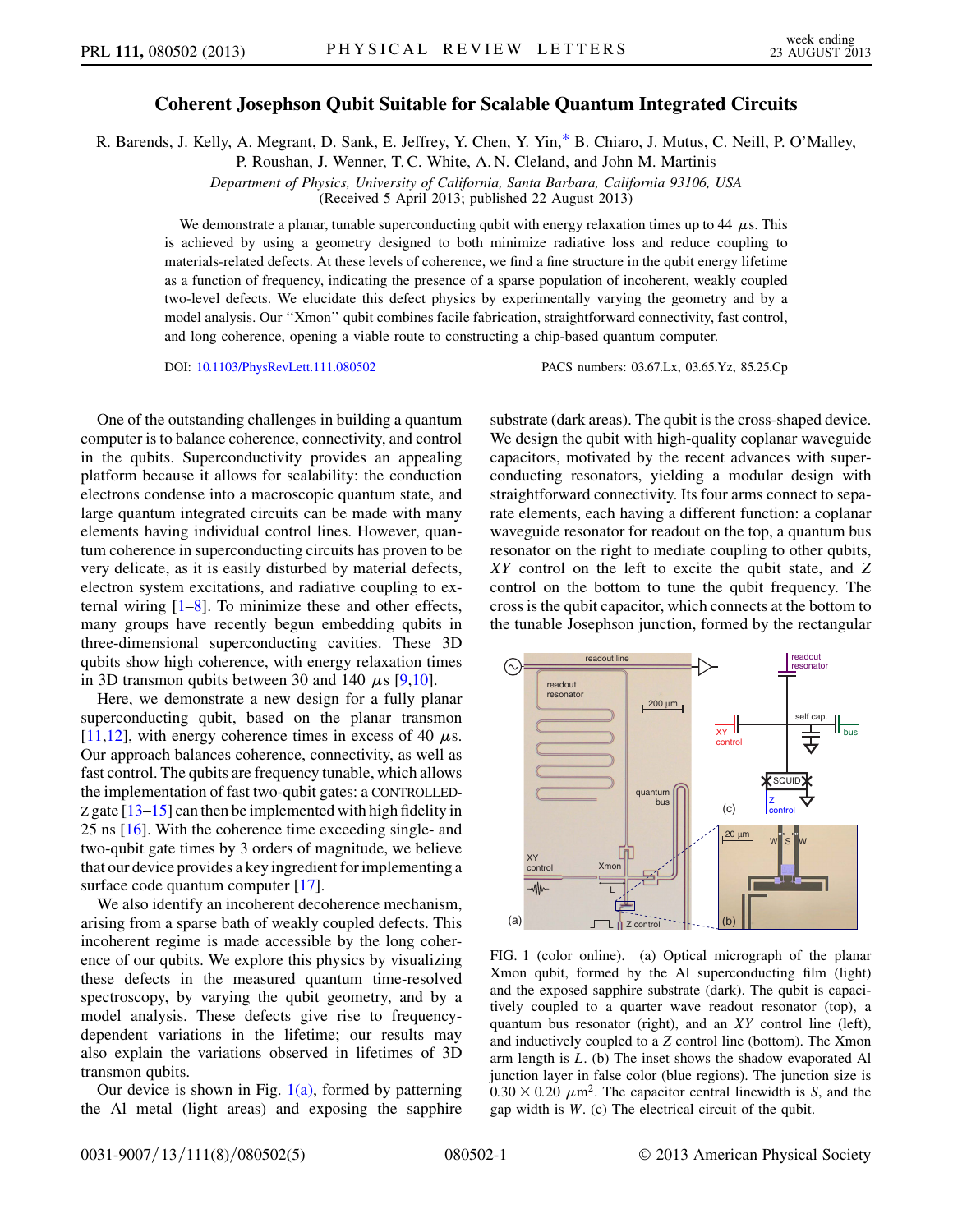ring-shaped superconducting quantum interference device  $(SQUID)$ ; see Fig.  $1(b)$ . The rectangular ring is intersected by two identically sized Al tunnel junctions [blue regions in Fig. [1\(b\)](#page-0-0)]. The electrical circuit is equivalent to that of a grounded transmon [[11\]](#page-4-3), with the capacitor in parallel with the tunable junction [Fig.  $1(c)$ ]. In a clear departure from the traditional floating transmon with an interdigitated capacitor  $[12]$ , we chose to form the qubit capacitor by intersecting two coplanar waveguide lines.

In prior work, we showed that highly coherent coplanar waveguide resonators can be fabricated, having quality factors of about  $1.5 \times 10^6$  at the single photon occupation level. These resonators were made from molecular beam epitaxy (MBE) Al on oxygen-cleaned sapphire  $[18]$ . This shows that a straightforward path to high coherence comes from a combination of (I) MBE Al as high-quality material, (II) coplanar waveguides having low radiative loss, and (III) embedding in a ground plane. We therefore embed the qubit in an uninterrupted ground plane, with thin Al lines at the capacitor ends tying the ground planes together; this suppresses parasitic slot line modes in the control lines and resonators as well.

Connectivity is accomplished by coupling each of the qubit's arms to a distinct element with specific functionality. Three of the connections are easily made with a coupling capacitor, as the qubit is connected to ground. An advantage of this approach is that each coupling can be individually tuned and optimized. To this end, we have also separated out qubit control. The  $XY$  control drive line is connected with a coupling  $C_c = 60$  aF, which allows us to excite the qubit state in 10 ns but hardly affects coherence, with an estimated  $T_1$  of 0.3 ms. The Z control also combines speed and coherence. The drive line is galvanically connected to the SQUID to allow for a large inductive coupling with a mutual inductance of  $M = 2.2$  pH. We are able to rapidly detune the qubit on the time scale of a nanosecond [\[19\]](#page-4-10). The measured parasitic coupling between the Z line and the qubit gives an estimated  $T_1$  of  $\sim$ 30 ms [\[20\]](#page-4-11).

We believe that the large increase in the qubit coherence relies critically on the combination of changes to the qubit design; implementing just one or two of these changes in isolation would not yield a significant improvement. With this experimental nature in mind, we name our qubit the ''Xmon.'' While the cross-shaped qubit capacitor may emphasize this name, more arms can be added to allow for more connectivity.

We find a dramatic increase in Xmon energy coherence compared to the traditional planar transmon, measuring decay times up to  $T_1 = 44 \mu s$ ; see Fig. [2\(a\)](#page-1-0). We find Ramsey and spin echo phase coherence times up to  $T_2^* = 15 \mu s$  and  $T_2 = 20 \mu s$  at the flux insensitive point, respectively [see Fig. [2\(b\)\]](#page-1-0);  $T_1 = 18 \mu s$  at this point. The dephasing envelopes follow an exponential decay, measured using tomography. The first pulse is  $X_{\pi/2}$ , followed by  $X_{\pi/2}$ ,  $X_{-\pi/2}$ ,  $Y_{\pi/2}$ , or  $Y_{-\pi/2}$  (see the inset), producing fringes with different phases. The limit of  $T_2 = 2T_1$  has not been reached [\[11\]](#page-4-3), indicating additional dephasing. This,

<span id="page-1-1"></span>

<span id="page-1-0"></span>FIG. 2 (color online). (a) Qubit energy decay at three nearby frequencies ( $S = W = 16 \mu m$  [[43](#page-4-19)]). The qubit frequency is adjusted by applying a rectangular pulse with length  $\Delta \tau$  on the Z line. The pulse sequence is shown in the inset. (b) Ramsey  $T_2^*$  and spin echo  $T_2$  dephasing envelopes at the flux insensitive point ( $T_1 = 18 \mu s$ ), measured by phase tomography ( $S = W = 24 \mu m$ ). The inset shows the pulse sequence; for the spin echo, we apply a refocusing pulse (dashed line). We apply four phases to the last pulse for phase tomography, to measure the decay envelope. Spin echo measurements are limited by electronics to 14  $\mu$ s.

as well as dephasing away from the flux insensitive point, is presently under investigation.

The qubits had ground to excited state transition frequencies around 6 GHz when unbiased, nonlinearities around 230 MHz, and a ratio of Josephson to charging energy  $E_J/E_C \sim 95$ . We employ a dispersive, high-power single-shot readout scheme with a 70%–85% fidelity [[21\]](#page-4-12). The readout resonator frequencies used are 6.4–6.7 GHz, the loaded quality factor is  $Q_l = 10^4$ , and the resonatorqubit coupling strength is approximately 40 MHz. Measurements were done in a dilution refrigerator with a base temperature of 30 mK, with multistage infrared shielding [\[22\]](#page-4-13). Magnetic fields were reduced by room temperature and cryogenic magnetic shields, with nonmagnetic microwave connectors [[23](#page-4-14)].

The results in Fig. [2](#page-1-1) show that tunable superconducting qubits with a planar geometry can have  $T_1$  values in excess of 40  $\mu$ s. In fact, this  $T_1$  corresponds to the MBE Al resonator quality factors [\[18\]](#page-4-9), for which  $T_1 = Q/\omega$  is also about 40  $\mu$ s. The combination of long energy and phase coherence times compares well with previously reported values for planar superconducting Al qubits: for transmons  $T_1 = 9.7 \mu s$  and  $T_2^* = 10 \mu s$  [\[24](#page-4-15)], for charge qubits  $T_1 = 200 \mu s$  and  $T_2^* = 0.07 \mu s$  [[25](#page-4-16)], for flux qubits  $T_1 = 12 \mu s$  and  $T_2^* = 2.5 \mu s$  [[26](#page-4-17)], and for the fluxonium  $T_1 = 10 \mu s$  and  $T_2^* = 2 \mu s$  [[27](#page-4-18)]. In fact, the Xmon approaches the long coherence found in 3D transmons [\[9,](#page-4-1)[10\]](#page-4-2). Very recently, TiN planar devices have shown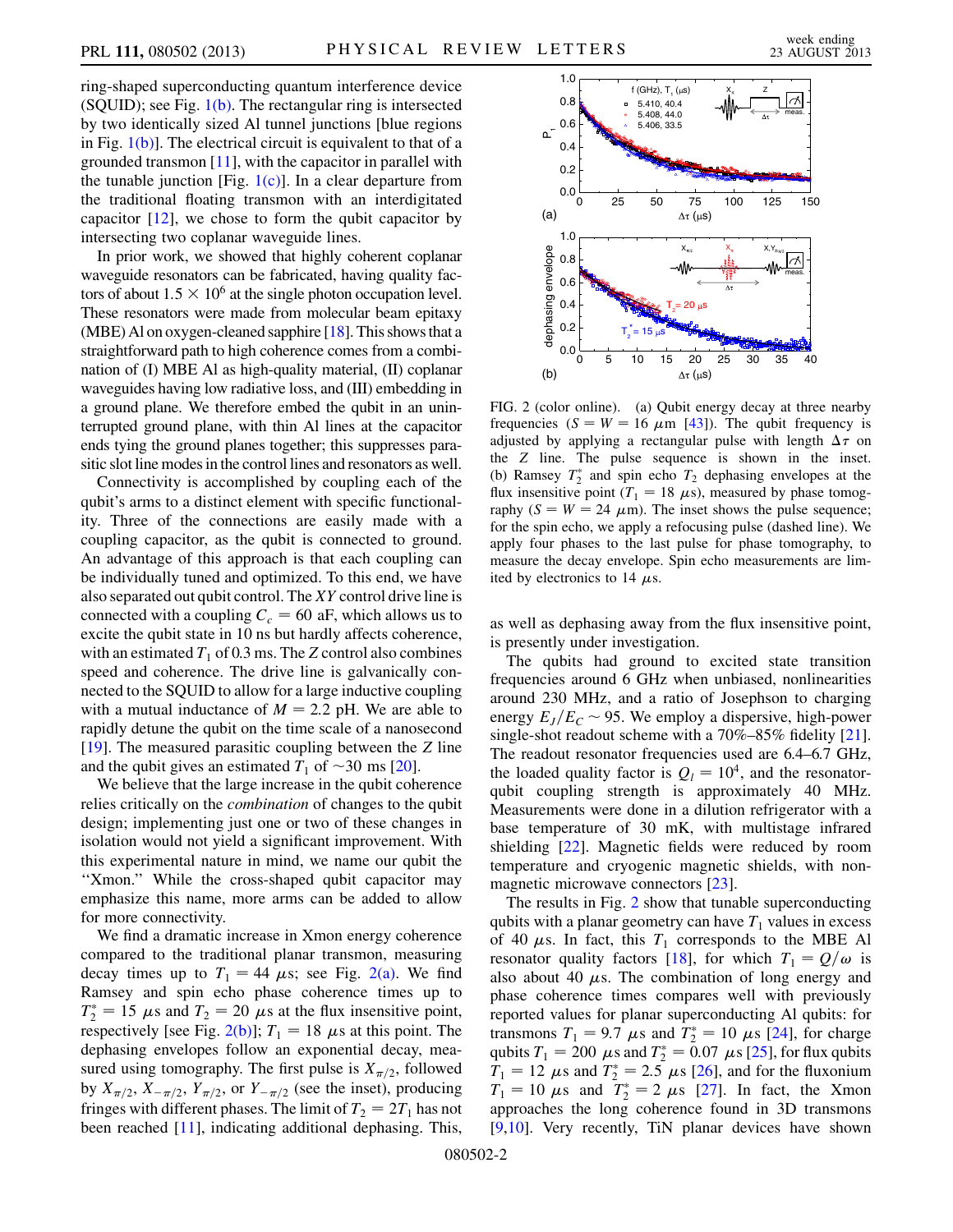long coherence [[28](#page-4-20),[29](#page-4-21)], encouraging using Xmon geometries with this material.

We find that the energy relaxation depends on qubit frequency. As shown in Fig.  $2(a)$ , we find  $T_1$  values from 34 to 44  $\mu$ s in a 4 MHz band near 5.4 GHz. In order to elucidate this further, we performed a spectroscopic scan on the qubit, shown in Fig.  $3(a)$ . The qubit frequency displays the expected dependence on applied flux  $\Phi$  [\[11\]](#page-4-3), varying smoothly without visible splittings, indicating that strongly coupled defects, which manifest as avoided level crossings [\[1\]](#page-3-1), are virtually absent. We then performed a quantum analogue of time-resolved spectroscopy (swap spectroscopy  $[30]$ , shown in Fig.  $3(b)$ . The pulse sequence is shown in Fig.  $2(a)$ . The probability of the excited state (color) is plotted for  $\Delta \tau$  from 100 ns to 150  $\mu$ s (logarithmic vertical scale) and qubit frequencies from 4 to 6 GHz. We find that the probability decays exponentially, but with a fine structure of variable energy relaxation and distinct peaks in the energy decay rate [Fig.  $3(c)$ ]. We do not observe any ''chevron'' interference patterns [\[30\]](#page-4-22), where the quantum state coherently swaps back and forth, implying no defects interact coherently with the qubit. After cycling the temperature to 4.2 K, the fine structure is altered, but the overall image remains unchanged. We count approximately 30 regions with reduced coherence  $(T_1 < 8 \mu s)$  per GHz in Fig. [3\(b\).](#page-2-0)

We explored the dependence of the qubit coherence time on capacitor geometry, using six different designs; the width S of the central line, gap width  $W$ , and arm length  $L$  were varied, while the capacitance value [\[31\]](#page-4-23) and junction parameters are kept the same. The parameters are listed in Table [I](#page-2-1);

<span id="page-2-2"></span>

<span id="page-2-0"></span>FIG. 3 (color online). (a) Qubit spectroscopy for a device with S,  $W = 8$ , 8  $\mu$ m. A smooth curve is formed by the high transmission (gray line), measured on resonance with the readout resonator, which indicates when the qubit is excited. (b) Swap spectroscopy of the same qubit. The qubit is detuned from 4 to 6 GHz (step size 2 MHz), and the delay time is varied from 100 ns to 150  $\mu$ s. See the inset of Fig. [2\(a\)](#page-1-0) for the pulse sequence. (c) Qubit relaxation rates, extracted from the data in (b). The peaks are fitted to Eq. ([1](#page-3-3)) (solid lines).

see Ref. [\[19\]](#page-4-10) for a micrograph. We find that the swap spectroscopy measurements of the different designs share the same characteristics as shown in Fig.  $3(b)$ : a fine structure with varying exponential decay. The energy relaxation times extracted from the measurements are shown in Fig. [4.](#page-3-2) The overall energy relaxation time increases with width: when changing S,W from 8,4  $\mu$ m to 16,8  $\mu$ m and 24, 12  $\mu$ m, the  $T_1$  improves from a band of values between 8 and 15 to 10 and 20, and 20 and 40  $\mu$ s, respectively. Importantly, both the upper and lower bounds on  $T_1$  increase. This is repeated in the qubits with S,W ranging from 8,8 to 16,16 and 24, 24  $\mu$ m. The reduction of  $T_1$  at frequencies approaching 6 GHz is due to Purcell decay into the readout resonator [\[32\]](#page-4-24). We emphasize that these  $T_1$  values are obtained in multiqubit chips with control wiring.

The improvement of  $T_1$  with increasing width is consistent with previous experiments on superconducting resonators [[33](#page-4-25)[,34](#page-4-26)]. Loss arises from the electric fields coupling to two-level systems with dipole moments [[35\]](#page-4-27), which reside predominantly in surface oxides and interfaces. This loss depends on the participation ratio, which depends on the electric field distribution [\[36\]](#page-4-28). Widening the capacitor reduces the surface participation, a natural explanation for the approximately linear increase in average  $T_1$  with width in Fig. [4.](#page-3-2) On the other hand, the peaks in the decay rate are reminiscent of experiments with phase qubits [\[1\]](#page-3-1), where localized features in the frequency dependence occur when the qubit couples strongly to two-level defects, often giving rise to splitting of the qubit frequency and the chevron-shaped signature of coherent swapping. However, the exponential decay in the Xmon qubit, with no signatures of swapping or splitting, suggests a different energy relaxation mechanism.

Here, we show how surface defects near the metal edges of the capacitor provide a natural explanation for the peaks in the energy decay. As indicated by the data, the key point is that loss arises from the qubit interacting with a sparse bath of incoherent, weakly coupled defects, giving rise to incoherent decay [\[37](#page-4-29)]. The sharp frequency dependence as well as the changes in fine structure when cycling to 4.2 K are consistent with defects. The absence of chevrons and qubit frequency splittings corresponds to incoherent interaction. The lower and upper bounds of  $T_1$  increasing with capacitor dimension indicate that the defects reside in the capacitor.

We model a quantum system consisting of a qubit, with a frequency-independent loss rate  $\Gamma_{1,Q}$  and pure dephasing rate  $\Gamma_{\phi, Q}$ , and a two-level defect with decoherence rate

<span id="page-2-1"></span>TABLE I. Geometric parameters for the Xmon qubit capacitors as defined in Fig. [1](#page-0-1) along with their frequencies. Groups of three qubits indicate that the devices are on the same chips.

| $S(\mu m)$                |     | 16. | 24  | 8                                   | 16  | 24  |
|---------------------------|-----|-----|-----|-------------------------------------|-----|-----|
| $W(\mu m)$                |     | 8.  | 12  |                                     | 16  | 24  |
| $L(\mu m)$                | 130 | 130 | 130 | 165                                 | 165 | 165 |
| $f_{10,\text{max}}$ (GHz) |     |     |     | 6.094 6.158 6.071 6.080 5.883 5.846 |     |     |
| Nonlinearity (MHz)        |     |     |     | 224 228 222 220 225                 |     | 223 |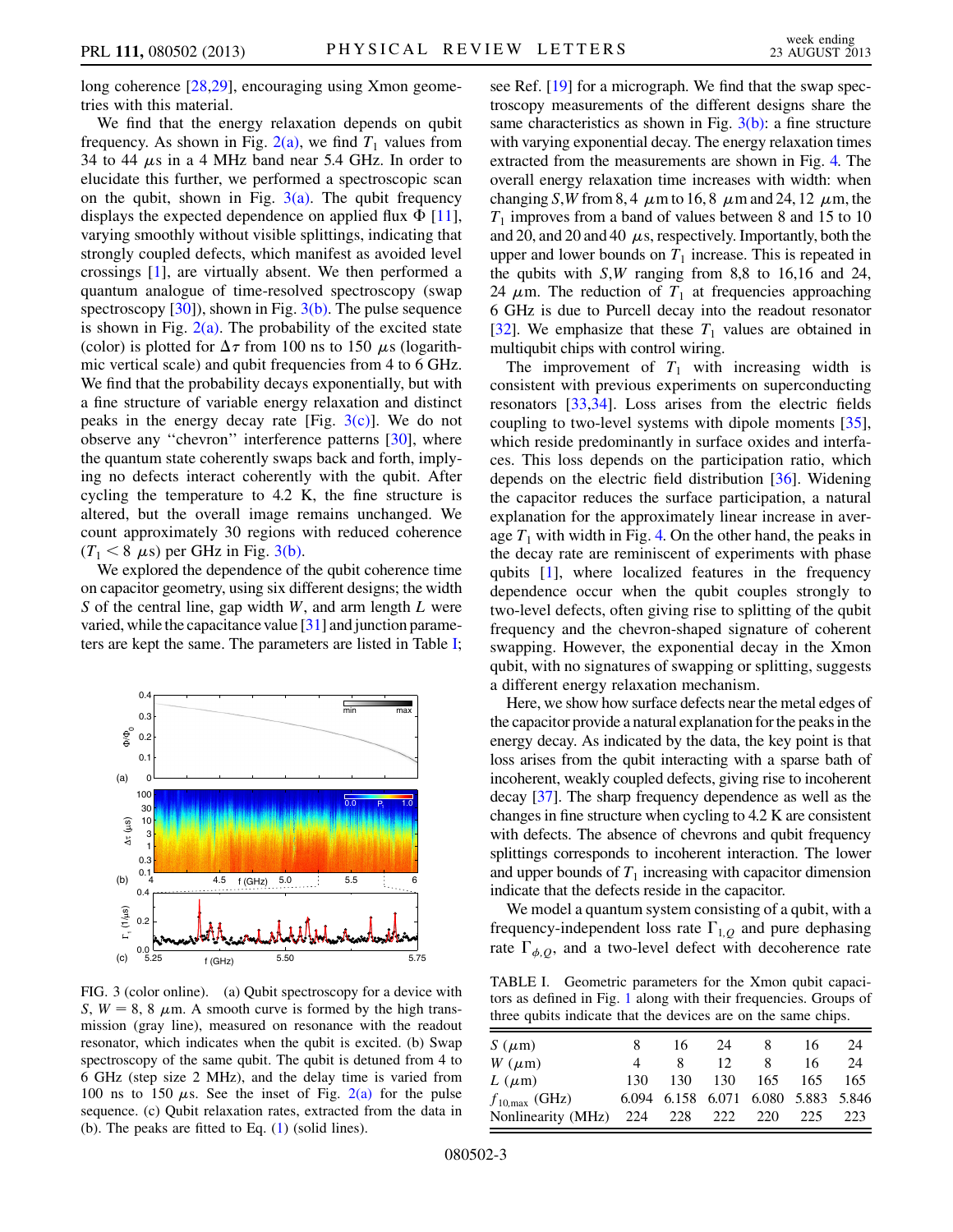<span id="page-3-2"></span>

FIG. 4. Frequency dependence of  $T_1$  for six qubits with different  $S$  and  $W$  (see Table [I\)](#page-2-1). The frequency step size is  $5$  MHz for S,  $W = 8$ , 4  $\mu$ m and 2 MHz otherwise. See Ref. [[19](#page-4-10)] for the corresponding decay rates.

 $\Gamma_{1,D}$  and dephasing rate  $\Gamma_{\phi,D}$  [\[19\]](#page-4-10); we assume Markovian decoherence. When  $\Gamma_{1,D}$  exceeds the coupling strength g, coherent swapping vanishes and an incoherent, exponential decay appears. From a two-spin Hamiltonian [\[19\]](#page-4-10), we derive the qubit energy relaxation rate  $\Gamma_1$  (in the limit  $\Gamma_{1,D} > g > \Gamma_{1,Q}$ 

$$
\Gamma_1 = \frac{2g^2 \Gamma}{\Gamma^2 + \Delta^2} + \Gamma_{1,Q},\tag{1}
$$

<span id="page-3-3"></span>with detuning  $\Delta$ , and  $\Gamma = \Gamma_{1,D}/2 + \Gamma_{\phi,D} + \Gamma_{1,Q}/2 + \Gamma_{\phi,O}$ . Hence, each uncorrelated defect adds a single Lorentzian to the energy decay rate. We can roughly estimate  $g$  for a surface defect with dipole moment  $p \sim 1$  Debye at a distance  $x$  away from the metal edge. With the electric field tance x away from the metal edge. With the electric field<br>given by  $E = B/\sqrt{x}$  [[38](#page-4-30)] and B from numerical simulations [\[39\]](#page-4-31), we arrive at  $g/2\pi \sim 0.1$  MHz ( $g = pE$ ) for  $x =$ 3 nm. We apply our model to Fig.  $3(c)$ . The peaks in decay rate can be described by a set of Lorentzians, with  $1/(\Gamma_{1,D}/2 + \Gamma_{\phi,D}) \sim 50$ –100 ns, consistent with defect decay rates measured in similar systems [[1,](#page-3-1)[40\]](#page-4-32) and with  $g/2\pi \ge 0.2$  MHz, agreeing with incoherent loss.

We can also estimate the number of individually resolvable defects using two-level system physics developed for junctions. The substrate-metal interface in our devices was thoroughly cleaned  $[18]$  $[18]$  $[18]$ ; hence, we assume that the bulk of strongly coupled defects resides in the metal- and substrate-air interfaces, as they have the highest participa-tion ratios [[36](#page-4-28)]. The defect density for  $AIO<sub>r</sub>$  in tunnel barriers has been established in measurements with phase qubits  $[1]$  $[1]$  $[1]$ , with the distribution over dipole moment given by  $\rho_0\sqrt{1-p^2/p_{\text{max}}^2}/p$ , with  $\rho_0 \approx 10^2/\mu \text{m}^3/\text{GHz}$ , and the maximum dipole moment  $p_{\text{max}} = 6$  Debye. We take these numbers as representative and assume a 3 nm thick dielectric layer with defects [[41](#page-4-33)]. The number of defects with coupling strength greater than  $g_{\text{min}}$  is then given by

<span id="page-3-4"></span>
$$
N = \iint \rho_0 \frac{\sqrt{1 - p^2/p_{\text{max}}^2}}{p} \Theta[p|E(\vec{r})| - g_{\text{min}}] dp d\vec{r}, \qquad (2)
$$

with  $\Theta$  the unit step function and  $E(\vec{r})$  the electric field at position  $\vec{r}$ . Simulations using Eq. [\(2](#page-3-4)) as well as Monte Carlo simulations indicate  $N \sim 30-50/\text{GHz}$ , for  $g_{\text{min}}/2\pi \sim 0.2$  MHz; see Ref. [[19\]](#page-4-10). We emphasize that the simulations connect  $g_{\text{min}}$  to N with values which are close to what is observed experimentally. The simulations also indicate that the bulk of strongly coupled defects reside within a  $\sim$ 100 nm distance from the etched edges, where the electric fields are largest. In addition, the simulated qubit decay rate reproduces the experimentally observed features, showing both the peaks and background variation.

The good quantitative comparison between model and experiment gives compelling evidence that a sparse bath of incoherent defects plays a major role in loss in highly coherent qubits. Our results may also explain previously reported anomalous behavior in planar transmon qubits with long coherence, for which the  $T_1$  has been reported to vary significantly between qubits, even on the same chip [\[24,](#page-4-15)[42\]](#page-4-34). This is consistent with a sparse bath of incoherent defects limiting the coherence, as in Fig. [3.](#page-2-2)

In conclusion, we demonstrate energy coherence times exceeding 40  $\mu$ s in tunable, planar superconducting qubits. We have achieved this using a geometry with low radiative dissipation and high-quality materials. At these high coherence levels, we identify a novel decoherence mechanism, loss from a sparse bath of incoherent defects, which is apparent in the swap spectroscopy. Our qubits combine long coherence, easy interconnectivity, and fast control, providing a key ingredient for the implementation of an on-chip surface code quantum computer.

We thank A. N. Korotkov for valuable discussions. This work was supported by the Rubicon program of the Netherlands Organisation for Scientific Research (NWO) and by the Office of the Director of National Intelligence (ODNI), Intelligence Advanced Research Projects Activity (IARPA), through the Army Research Office Grants No. W911NF-09-1-0375 and No. W911NF-10-1-0334. All statements of fact, opinion, or conclusions contained herein are those of the authors and should not be construed as representing the official views or policies of IARPA, the ODNI, or the U.S. Government. Devices were made at the UC Santa Barbara Nanofabrication Facility, a part of the NSF-funded National Nanotechnology Infrastructure Network, and at the NanoStructures Cleanroom Facility. R. Barends and J. Kelly contributed equally to this work.

<span id="page-3-0"></span>[\\*P](#page-0-2)resent address: Department of Physics, Zhejiang University, Hangzhou 310027, China.

- <span id="page-3-1"></span>[1] J. M. Martinis, K. B. Cooper, R. McDermott, M. Steffen, M. Ansmann, K. D. Osborn, K. Cicak, S. Oh, D. P. Pappas, R.W. Simmonds, and C. C. Yu, Phys. Rev. Lett. 95[, 210503 \(2005\).](http://dx.doi.org/10.1103/PhysRevLett.95.210503)
- [2] A. Shnirman, G. Schön, I. Martin, and Yu. Makhlin, *[Phys.](http://dx.doi.org/10.1103/PhysRevLett.94.127002)* Rev. Lett. 94[, 127002 \(2005\)](http://dx.doi.org/10.1103/PhysRevLett.94.127002).
- [3] G. J. Grabovskij, T. Peichl, J. Lisenfeld, G. Weiss, and A. V. Ustinov, Science 338[, 232 \(2012\).](http://dx.doi.org/10.1126/science.1226487)